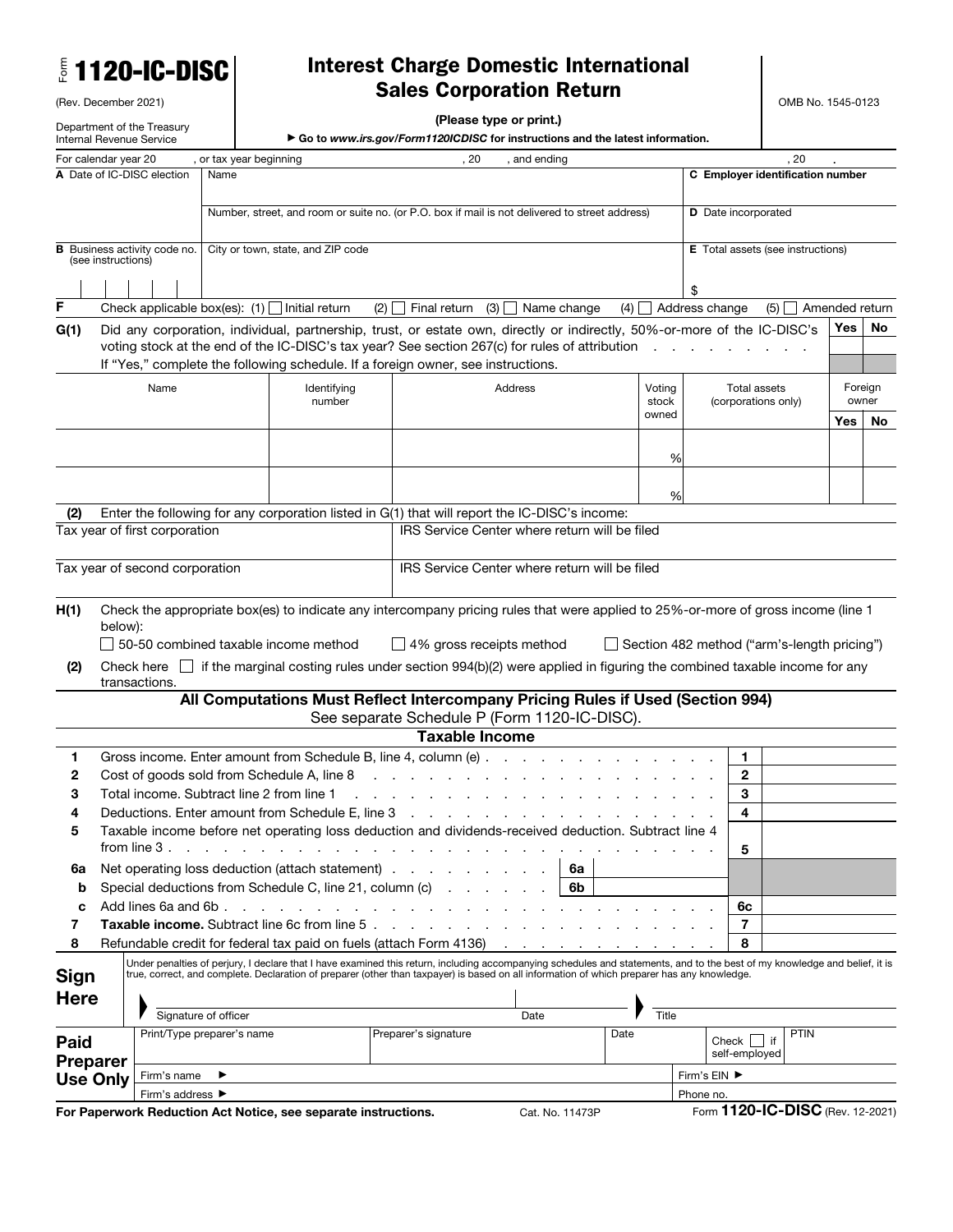| Form 1120-IC-DISC (Rev. 12-2021) | $P$ age $\geq$ |
|----------------------------------|----------------|
|----------------------------------|----------------|

|    | <b>Schedule A</b><br><b>Cost of Goods Sold (see instructions)</b>                                                                                                                                                                                              |                             |                  |                 |                      |
|----|----------------------------------------------------------------------------------------------------------------------------------------------------------------------------------------------------------------------------------------------------------------|-----------------------------|------------------|-----------------|----------------------|
|    | If the intercompany pricing rules of section 994 are used, reflect actual purchases from a related supplier at<br>the transfer price determined under such rules. See separate Schedule P (Form 1120-IC-DISC).                                                 |                             |                  |                 |                      |
| 1  | Inventory at beginning of the year                                                                                                                                                                                                                             |                             |                  | 1               |                      |
| 2  | Purchases                                                                                                                                                                                                                                                      |                             |                  | $\mathbf{2}$    |                      |
| 3  | Cost of labor                                                                                                                                                                                                                                                  |                             |                  | 3               |                      |
| 4  | Additional section 263A costs (attach statement)                                                                                                                                                                                                               |                             |                  | 4               |                      |
| 5  | Other costs (attach statement)                                                                                                                                                                                                                                 |                             |                  | 5               |                      |
| 6  | Total. Add lines 1 through 5<br>the contract of the contract of the contract of the contract of the contract of the contract of the contract of                                                                                                                |                             |                  | 6               |                      |
| 7  | Inventory at end of the year<br>and the company of the company of the company of the company of the company of the company of the company of the company of the company of the company of the company of the company of the company of the company of the comp |                             |                  | $\overline{7}$  |                      |
| 8  | Cost of goods sold. Subtract line 7 from line 6. Enter here and on line 2, page 1.                                                                                                                                                                             |                             |                  | 8               |                      |
| 9а | Check all methods used for valuing closing inventory:<br>$(i)$ Cost<br>Lower of cost or market<br>(ii)                                                                                                                                                         |                             |                  |                 |                      |
|    |                                                                                                                                                                                                                                                                |                             |                  |                 |                      |
| b  |                                                                                                                                                                                                                                                                |                             |                  |                 |                      |
| c  | Check if the LIFO inventory method was adopted this tax year for any goods. If checked, attach Form 970.                                                                                                                                                       |                             |                  |                 | $\mathbf{I}$         |
| d  | If the LIFO inventory method was used for this tax year, enter amount of closing inventory computed                                                                                                                                                            |                             |                  |                 |                      |
|    | under LIFO                                                                                                                                                                                                                                                     | and the company of the com- |                  | 9d              |                      |
| е  | If property is produced or acquired for resale, do the rules of section 263A apply to the corporation?                                                                                                                                                         |                             |                  | $1 - 1 - 1 = 1$ | Yes<br>No            |
| f  | Was there any change in determining quantities, cost, or valuations between the opening and closing inventory? If "Yes," attach statement                                                                                                                      |                             |                  |                 | Yes<br>No            |
|    | <b>Schedule B</b><br><b>Gross Income</b> (see instructions)                                                                                                                                                                                                    |                             |                  |                 |                      |
|    | (a) Type of receipts                                                                                                                                                                                                                                           |                             | Commission sales | (d) Other       | (e) Total (add       |
|    |                                                                                                                                                                                                                                                                | (b) Gross receipts          | (c) Commission   | receipts        | columns (c) and (d)) |
| 1  | Qualified export receipts from sale of export property-                                                                                                                                                                                                        |                             |                  |                 |                      |
| а  | To unrelated purchasers:                                                                                                                                                                                                                                       |                             |                  |                 |                      |
|    | Direct foreign sales<br>(i)<br>the company of the company of                                                                                                                                                                                                   |                             |                  |                 |                      |
|    | Foreign sales through a related foreign entity<br>(ii)                                                                                                                                                                                                         |                             |                  |                 |                      |
|    | Persons in the United States (other than<br>(iii)                                                                                                                                                                                                              |                             |                  |                 |                      |
|    | an unrelated IC-DISC)<br>and the company of the company                                                                                                                                                                                                        |                             |                  |                 |                      |
|    |                                                                                                                                                                                                                                                                |                             |                  |                 |                      |
|    | (iv) An unrelated IC-DISC<br>and a state of the state of the                                                                                                                                                                                                   |                             |                  |                 |                      |
| b  | To related purchasers:                                                                                                                                                                                                                                         |                             |                  |                 |                      |
|    | Direct foreign sales<br>(i)<br>the contract of the contract of                                                                                                                                                                                                 |                             |                  |                 |                      |
|    | (ii) Persons in the United States                                                                                                                                                                                                                              |                             |                  |                 |                      |
| с  | Total<br>$\frac{1}{2}$ , $\frac{1}{2}$ , $\frac{1}{2}$ , $\frac{1}{2}$ , $\frac{1}{2}$ , $\frac{1}{2}$ , $\frac{1}{2}$ , $\frac{1}{2}$ , $\frac{1}{2}$ , $\frac{1}{2}$                                                                                         |                             |                  |                 |                      |
| 2  | Other qualified export receipts:                                                                                                                                                                                                                               |                             |                  |                 |                      |
| a  | Leasing or renting of export property                                                                                                                                                                                                                          |                             |                  |                 |                      |
| b  | Services related and subsidiary to a qualified<br>export sale or lease                                                                                                                                                                                         |                             |                  |                 |                      |
| c  | Engineering and architectural services                                                                                                                                                                                                                         |                             |                  |                 |                      |
| d  | Export management services                                                                                                                                                                                                                                     |                             |                  |                 |                      |
| е  | Qualified dividends and inclusions (Schedule C, line 19a)                                                                                                                                                                                                      |                             |                  |                 |                      |
| f  | Interest on producer's loans                                                                                                                                                                                                                                   |                             |                  |                 |                      |
| g  | Other interest (attach statement)                                                                                                                                                                                                                              |                             |                  |                 |                      |
| h  | Capital gain net income. Attach Schedule D (Form 1120)                                                                                                                                                                                                         |                             |                  |                 |                      |
| Ī  | Net gain or (loss) from Part II, Form 4797. Attach Form 4797                                                                                                                                                                                                   |                             |                  |                 |                      |
|    | Other (attach statement)                                                                                                                                                                                                                                       |                             |                  |                 |                      |
| k  | Total and a subset of the set of the set of the set of the set of the set of the set of the set of the set of the set of the set of the set of the set of the set of the set of the set of the set of the set of the set of th                                 |                             |                  |                 |                      |
| з  | Nonqualified gross receipts:                                                                                                                                                                                                                                   |                             |                  |                 |                      |
| a  | Ultimate use in United States                                                                                                                                                                                                                                  |                             |                  |                 |                      |
| b  | Exports subsidized by the U.S. Government .                                                                                                                                                                                                                    |                             |                  |                 |                      |
| c  | Certain direct or indirect sales or leases for use<br>by the U.S. Government                                                                                                                                                                                   |                             |                  |                 |                      |
| d  | Sales to other IC-DISCs in the same controlled group                                                                                                                                                                                                           |                             |                  |                 |                      |
| е  | Nonqualified dividends and inclusions (Schedule C, line 20a)                                                                                                                                                                                                   |                             |                  |                 |                      |
| f  | Other (attach statement)                                                                                                                                                                                                                                       |                             |                  |                 |                      |
| g  | Total and a series and a series are a series of                                                                                                                                                                                                                |                             |                  |                 |                      |
| 4  | Total. Add lines 1c, 2k, and 3g, column (e). Enter                                                                                                                                                                                                             |                             |                  |                 |                      |
|    | here and on line 1, page $1 \cdot \cdot \cdot \cdot \cdot$                                                                                                                                                                                                     |                             |                  |                 |                      |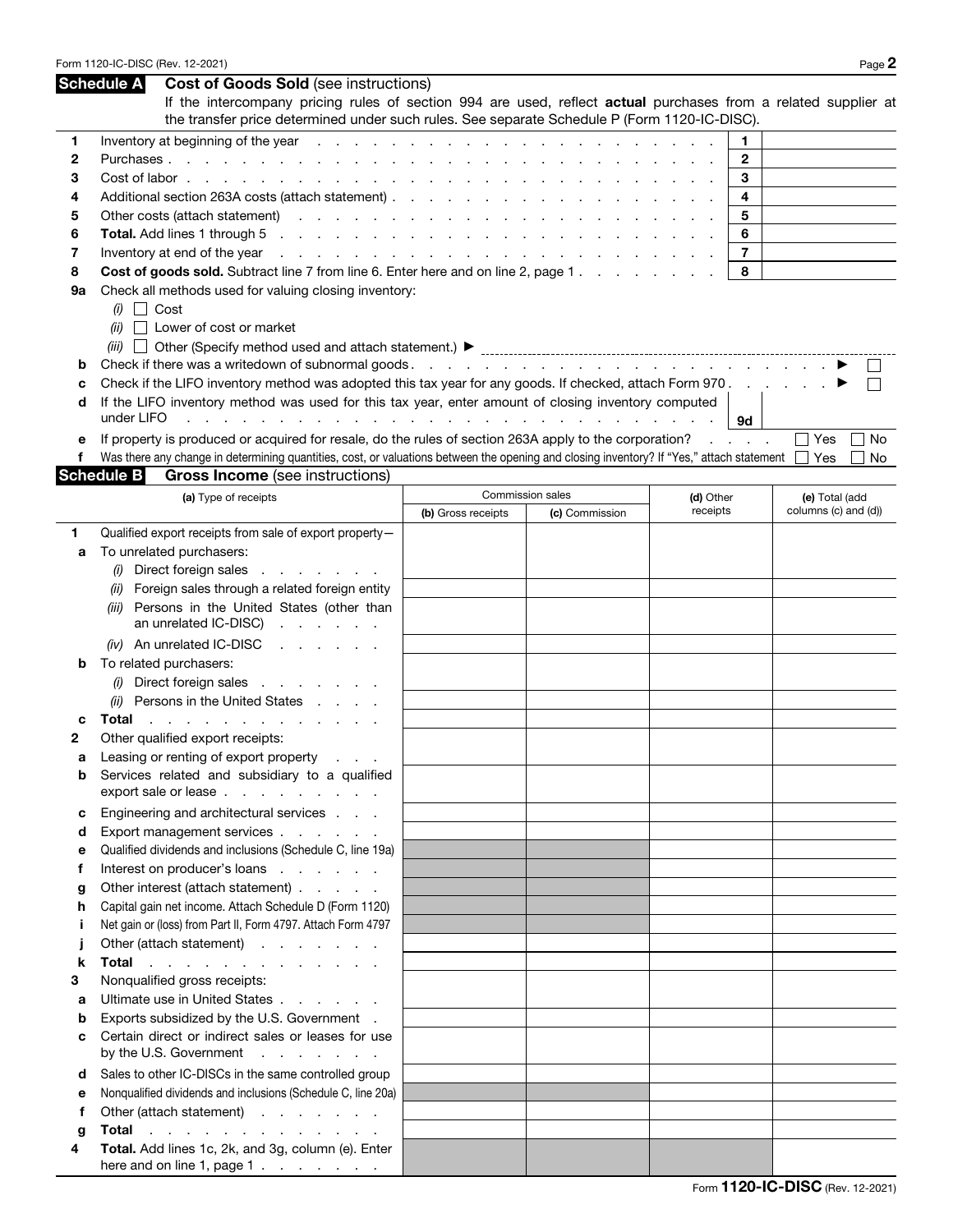Form 1120-IC-DISC (Rev. 12-2021) Page 3

|        | Schedule C<br>Dividends, Inclusions, and Special Deductions (see instructions)                                                                                                                                                                                                     |                                 |                      |                                            |
|--------|------------------------------------------------------------------------------------------------------------------------------------------------------------------------------------------------------------------------------------------------------------------------------------|---------------------------------|----------------------|--------------------------------------------|
| 1      | Dividends from less-than-20%-owned domestic corporations (other than debt-                                                                                                                                                                                                         | (a) Dividends<br>and inclusions | $(b)$ %              | (c) Special deductions<br>(a) $\times$ (b) |
|        | financed stock) $\cdots$ $\cdots$ $\cdots$ $\cdots$ $\cdots$ $\cdots$ $\cdots$ $\cdots$ $\cdots$ $\cdots$                                                                                                                                                                          |                                 | 50                   |                                            |
| 2      | Dividends from 20%-or-more-owned domestic corporations (other than debt-                                                                                                                                                                                                           |                                 | 65                   |                                            |
|        |                                                                                                                                                                                                                                                                                    |                                 | see                  |                                            |
| 3      | Dividends on certain debt-financed stock of domestic and foreign corporations.                                                                                                                                                                                                     |                                 | instructions<br>23.3 |                                            |
| 4      | Dividends on certain preferred stock of less-than-20%-owned public utilities<br>Dividends on certain preferred stock of 20%-or-more-owned public utilities                                                                                                                         |                                 | 26.7                 |                                            |
| 5      | Dividends from less-than-20%-owned foreign corporations                                                                                                                                                                                                                            |                                 | 50                   |                                            |
| 6<br>7 | Dividends from 20%-or-more-owned foreign corporations                                                                                                                                                                                                                              |                                 | 65                   |                                            |
| 8      | Dividends from wholly owned foreign subsidiaries                                                                                                                                                                                                                                   |                                 | 100                  |                                            |
| 9      | <b>Subtotal.</b> Add lines 1 through 8. See instructions for limitation                                                                                                                                                                                                            |                                 | see<br>instructions  |                                            |
| 10     | Foreign-source portion of dividends received from a specified 10%-owned foreign<br>corporation (excluding hybrid dividends) (see instructions)                                                                                                                                     |                                 | 100                  |                                            |
| 11     | Dividends from foreign corporations not included on line 3, 6, 7, 8, or 10 (including                                                                                                                                                                                              |                                 |                      |                                            |
| 12a    | Subpart F inclusions derived from the sale by a controlled foreign corporation (CFC)<br>of the stock of a lower-tier foreign corporation treated as a dividend (attach Form(s)<br>5471) (see instructions) $\ldots$ $\ldots$ $\ldots$ $\ldots$ $\ldots$ $\ldots$ $\ldots$ $\ldots$ |                                 | 100                  |                                            |
| b      | Subpart F inclusions derived from hybrid dividends of tiered corporations (attach<br>Form(s) 5471) (see instructions) $\therefore$ $\therefore$ $\therefore$ $\therefore$ $\therefore$ $\therefore$ $\therefore$ $\therefore$ $\therefore$ $\therefore$                            |                                 |                      |                                            |
|        | Other inclusions from CFCs under subpart F income not included on line 12a, 12b,<br>13, or 14 (attach Form(s) 5471)                                                                                                                                                                |                                 |                      |                                            |
| 13     | Global Intangible Low-Taxed Income (GILTI) (attach Form(s) 5471 and Form 8992)                                                                                                                                                                                                     |                                 |                      |                                            |
| 14     | Reserved for future use                                                                                                                                                                                                                                                            |                                 |                      |                                            |
| 15     | IC-DISC and former DISC dividends not included on line 1, 2, or 3                                                                                                                                                                                                                  |                                 |                      |                                            |
| 16     |                                                                                                                                                                                                                                                                                    |                                 |                      |                                            |
| 17     | Section 250 deduction (attach Form 8993)                                                                                                                                                                                                                                           |                                 |                      |                                            |
| 18     | Total dividends and inclusions. Add lines 9 through 16, column (a)                                                                                                                                                                                                                 |                                 |                      |                                            |
| 19     | Qualified dividends. Enter here and on Schedule B, line 2e, column (d)                                                                                                                                                                                                             |                                 |                      |                                            |
| 20     | Nonqualified dividends and inclusions. Subtract line 19 from line 18. Enter here and                                                                                                                                                                                               |                                 |                      |                                            |
| 21     | Total special deductions. Add lines 9, 10, 12(a), 14, and 17, column (c). Enter here and on page 1, line 6b                                                                                                                                                                        |                                 | ▶                    |                                            |
|        | <b>Schedule E</b><br>Deductions (Before completing, see Limitations on Deductions in the instructions.)                                                                                                                                                                            |                                 |                      |                                            |
| 1.     | Export promotion expenses:                                                                                                                                                                                                                                                         |                                 |                      |                                            |
| a      |                                                                                                                                                                                                                                                                                    |                                 | 1a                   |                                            |
| b      | Advertising                                                                                                                                                                                                                                                                        |                                 | 1b                   |                                            |
| c      |                                                                                                                                                                                                                                                                                    |                                 | 1c                   |                                            |
| d      |                                                                                                                                                                                                                                                                                    |                                 | 1 <sub>d</sub>       |                                            |
| е      |                                                                                                                                                                                                                                                                                    |                                 | 1e                   |                                            |
| f      |                                                                                                                                                                                                                                                                                    |                                 | 1f                   |                                            |
| g      |                                                                                                                                                                                                                                                                                    |                                 | 1g                   |                                            |
| h      |                                                                                                                                                                                                                                                                                    |                                 | 1 <sub>h</sub>       |                                            |
| j.     |                                                                                                                                                                                                                                                                                    |                                 | 1i                   |                                            |
| j      |                                                                                                                                                                                                                                                                                    |                                 | 1j                   |                                            |
| k      |                                                                                                                                                                                                                                                                                    |                                 | 1 <sub>k</sub>       |                                            |
| ı      | Employee benefit programs resources and resources and resources and resources and resources are the set of the                                                                                                                                                                     |                                 | 11                   |                                            |
| m      |                                                                                                                                                                                                                                                                                    |                                 | 1m                   |                                            |
| n      | Total. Add lines 1a through 1m (a) and (b) and (b) and (b) and (b) and (b) and (b) and (b) and (b) and (b) and (b) and (b) and (b) and (b) and (b) and (b) and (b) and (b) and (b) and (b) and (b) and (b) and (b) and (b) and                                                     |                                 | 1n                   |                                            |
|        |                                                                                                                                                                                                                                                                                    |                                 |                      | Form 1120-IC-DISC (Rev. 12-2021)           |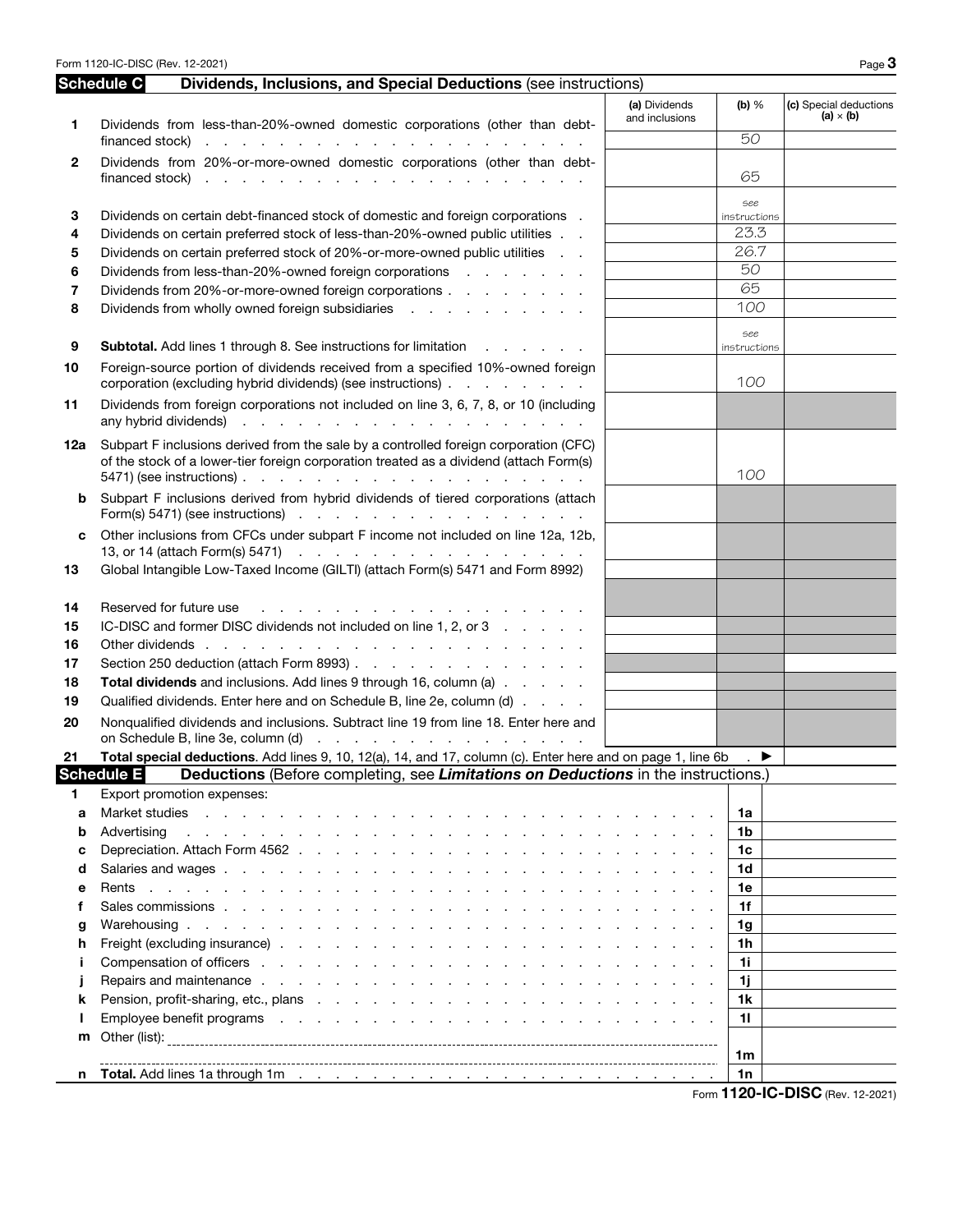|              | Form 1120-IC-DISC (Rev. 12-2021)                                                                                                                                                                                                                                    |                | Page 4     |
|--------------|---------------------------------------------------------------------------------------------------------------------------------------------------------------------------------------------------------------------------------------------------------------------|----------------|------------|
|              | <b>Schedule E</b><br>Deductions (Before completing, see Limitations on Deductions in the instructions.) (continued)                                                                                                                                                 |                |            |
| $\mathbf{2}$ | Other expenses not deducted on line 1:                                                                                                                                                                                                                              |                |            |
| а            |                                                                                                                                                                                                                                                                     | 2a             |            |
| b            |                                                                                                                                                                                                                                                                     | 2b             |            |
| с            |                                                                                                                                                                                                                                                                     | 2c             |            |
| d            |                                                                                                                                                                                                                                                                     | 2d             |            |
| е            |                                                                                                                                                                                                                                                                     | 2e             |            |
| t            | Freight insurance the contract of the contract of the contract of the contract of the contract of the contract of the contract of the contract of the contract of the contract of the contract of the contract of the contract                                      | 2f             |            |
| g            |                                                                                                                                                                                                                                                                     |                |            |
|              |                                                                                                                                                                                                                                                                     | 2g             |            |
|              |                                                                                                                                                                                                                                                                     | 2h             |            |
| 3            | <b>Total deductions.</b> Add lines 1n and 2h. Enter here and on line 4, page 1                                                                                                                                                                                      | 3              |            |
|              | Deemed and Actual Distributions and Deferred DISC Income for the Tax Year<br>Schedule J                                                                                                                                                                             |                |            |
|              | Part I-Deemed Distributions Under Section 995(b)(1) (see instructions)                                                                                                                                                                                              |                |            |
| 1            | Gross interest derived during the tax year from producer's loans (section $995(b)(1)(A)$ )                                                                                                                                                                          | 1.             |            |
| $\mathbf{2}$ | Gain recognized on the sale or exchange of section 995(b)(1)(B) property (attach statement)                                                                                                                                                                         | $\overline{2}$ |            |
| З            | Gain recognized on the sale or exchange of section 995(b)(1)(C) property (attach statement)                                                                                                                                                                         | 3              |            |
| 4            | 50% (0.50) of taxable income attributable to military property (section 995(b)(1)(D)) (attach statement).                                                                                                                                                           | 4              |            |
| 5            |                                                                                                                                                                                                                                                                     | 5              |            |
| 6            |                                                                                                                                                                                                                                                                     | 6              |            |
| 7            |                                                                                                                                                                                                                                                                     | $\overline{7}$ |            |
| 8            |                                                                                                                                                                                                                                                                     | 8              |            |
| 9            | If you have shareholders that are C corporations, enter one-seventeenth of line 8 (0.0588235 times line 8)                                                                                                                                                          | 9              |            |
| 10           | International boycott income (see instructions) and a series of the contract of the contract of the contract of the contract of the contract of the contract of the contract of the contract of the contract of the contract o                                      | 10             |            |
| 11           | Illegal bribes and other payments<br>and the company of the company of the company of the company of the company of the company of the company of the company of the company of the company of the company of the company of the company of the company of the comp | 11             |            |
|              | Note: Separate computations for lines 12-23 are required for shareholders that are C corporations and                                                                                                                                                               |                |            |
|              | shareholders that are not C corporations. Complete lines 12, 14, 15, 17a, 18, 20, and 22 for                                                                                                                                                                        |                |            |
|              | shareholders that are not C corporations. Complete lines 13, 14, 16, 17b, 19, 21, and 23 for                                                                                                                                                                        |                |            |
|              | shareholders that are C corporations.                                                                                                                                                                                                                               |                |            |
| 12           |                                                                                                                                                                                                                                                                     | 12             |            |
| 13           |                                                                                                                                                                                                                                                                     | 13             |            |
| 14           |                                                                                                                                                                                                                                                                     | 14             |            |
| 15           |                                                                                                                                                                                                                                                                     | 15             |            |
| 16           |                                                                                                                                                                                                                                                                     | 16             |            |
| 17           | Foreign investment attributable to producer's loans (attach statement):                                                                                                                                                                                             |                |            |
| a            |                                                                                                                                                                                                                                                                     | 17a            |            |
| b            |                                                                                                                                                                                                                                                                     | 17b            |            |
| 18           | Add lines 15 and 17a<br>and the contract of the contract of the contract of the contract of the contract of                                                                                                                                                         | 18             |            |
| 19           | Add lines 16 and 17b<br><u>. In the second contract of the second contract of the second contract of the second contract of the second contract of the second contract of the second contract of the second contract of the second contract of the secon</u>        | 19             |            |
| 20           | Enter percentage of stock owned by shareholders other than C corporations                                                                                                                                                                                           | 20             | %          |
| 21           | Enter percentage of stock owned by shareholders that are C corporations                                                                                                                                                                                             | 21             | $\%$       |
| 22           | Multiply line 18 by line 20. Allocate this amount to shareholders other than C corporations                                                                                                                                                                         | 22             |            |
| 23           | Multiply line 19 by line 21. Allocate this amount to C corporation shareholders.                                                                                                                                                                                    | 23             |            |
| 24           | Total deemed distributions under section 995(b)(1) for all shareholders. Add lines 22 and 23                                                                                                                                                                        | 24             |            |
|              | Part II-Section 995(b)(1)(E) Taxable Income (see instructions)                                                                                                                                                                                                      |                |            |
| 1            |                                                                                                                                                                                                                                                                     | 1.             |            |
| $\mathbf{2}$ |                                                                                                                                                                                                                                                                     | $\mathbf{2}$   | 10,000,000 |
| З            | Controlled group member's portion of the statutory maximum enters in the status of the status of the statutory maximum enters in the status of the status of the status of the status of the status of the status of the statu                                      | 3              |            |
| 4            | Enter smaller of (a) 1 or (b) number of days in tax year divided by 365 (or 366). See instructions $\ldots$                                                                                                                                                         | 4              |            |
| 5            |                                                                                                                                                                                                                                                                     | 5              |            |
| 6            | Excess qualified export receipts. Subtract line 5 from line 1. (If line 5 exceeds line 1, enter -0-                                                                                                                                                                 |                |            |
|              | here and on line 7 below.) $\ldots$ $\ldots$ $\ldots$ $\ldots$ $\ldots$ $\ldots$ $\ldots$ $\ldots$ $\ldots$ $\ldots$ $\ldots$ $\ldots$                                                                                                                              | 6              |            |
| 7            | Taxable income attributable to line 6 receipts. Enter here and on line 5 of Part I above                                                                                                                                                                            | $\overline{7}$ |            |
|              | Part III-Deemed Distributions Under Section 995(b)(2) (see instructions)                                                                                                                                                                                            |                |            |
| 1            | Annual installment of distribution attributable to revocation of election in an earlier year                                                                                                                                                                        | 1.             |            |
| $\mathbf{2}$ | Annual installment of distribution attributable to not qualifying as a DISC or IC-DISC in an earlier year.                                                                                                                                                          | $\mathbf{2}$   |            |
| 3            | Total deemed distributions under section 995(b)(2). Add lines 1 and 2                                                                                                                                                                                               | 3              |            |
|              |                                                                                                                                                                                                                                                                     |                |            |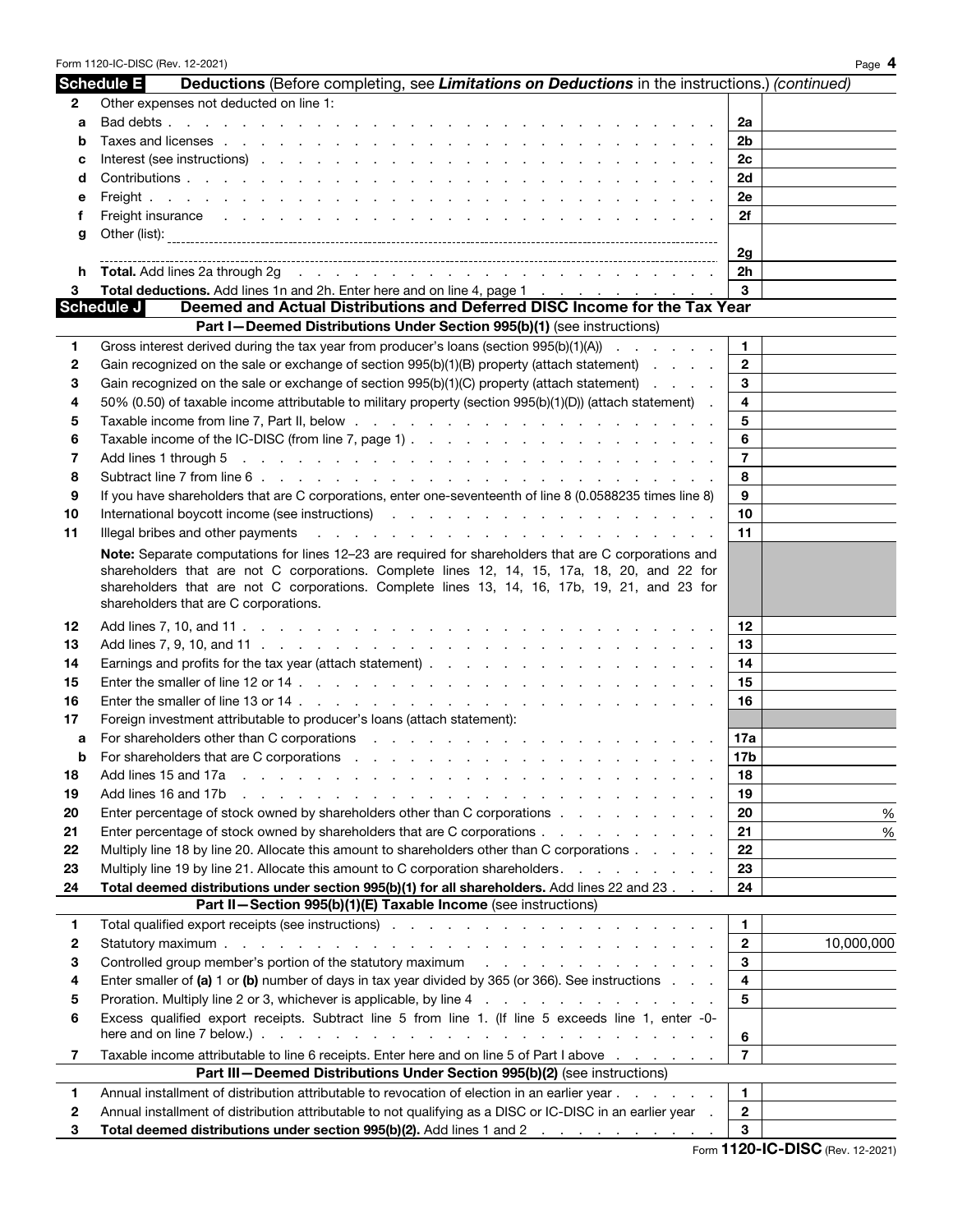|                                         |                   | Form 1120-IC-DISC (Rev. 12-2021)                                                                                                                                                                                               |                                                                                                                                                                                                                                |   |  |    |  |                                                |              |  | Page 5              |
|-----------------------------------------|-------------------|--------------------------------------------------------------------------------------------------------------------------------------------------------------------------------------------------------------------------------|--------------------------------------------------------------------------------------------------------------------------------------------------------------------------------------------------------------------------------|---|--|----|--|------------------------------------------------|--------------|--|---------------------|
|                                         | Schedule J        | Deemed and Actual Distributions and Deferred DISC Income for the Tax Year (continued)                                                                                                                                          |                                                                                                                                                                                                                                |   |  |    |  |                                                |              |  |                     |
|                                         |                   | Part IV-Actual Distributions (see instructions)                                                                                                                                                                                |                                                                                                                                                                                                                                |   |  |    |  |                                                |              |  |                     |
| 1                                       |                   | Distributions to meet qualification requirements under section 992(c). Attach computation statement                                                                                                                            |                                                                                                                                                                                                                                |   |  |    |  |                                                | 1.           |  |                     |
| 2                                       |                   | Other actual distributions entering to the contract of the contract of the contract of the contract of the contract of the contract of the contract of the contract of the contract of the contract of the contract of the con |                                                                                                                                                                                                                                |   |  |    |  |                                                | $\mathbf{2}$ |  |                     |
| 3                                       |                   | <b>Total.</b> Add lines 1 and 2<br>and a state of the state of the state of the                                                                                                                                                |                                                                                                                                                                                                                                |   |  |    |  |                                                | 3            |  |                     |
| 4                                       |                   | Amount on line 3 treated as distributed from:                                                                                                                                                                                  |                                                                                                                                                                                                                                |   |  |    |  |                                                |              |  |                     |
| а                                       |                   | 4a                                                                                                                                                                                                                             |                                                                                                                                                                                                                                |   |  |    |  |                                                |              |  |                     |
| b                                       |                   | Accumulated IC-DISC income (including IC-DISC income of the current year)                                                                                                                                                      |                                                                                                                                                                                                                                |   |  | 4b |  |                                                |              |  |                     |
| c                                       |                   | Other earnings and profits                                                                                                                                                                                                     |                                                                                                                                                                                                                                |   |  | 4с |  |                                                |              |  |                     |
| d                                       |                   |                                                                                                                                                                                                                                |                                                                                                                                                                                                                                |   |  | 4d |  |                                                |              |  |                     |
|                                         |                   | Part V-Deferred DISC Income Under Section 995(f)(3) (see instructions)                                                                                                                                                         |                                                                                                                                                                                                                                |   |  |    |  |                                                |              |  |                     |
| 1.                                      |                   | Accumulated IC-DISC income (for periods after 1984) at end of computation year                                                                                                                                                 |                                                                                                                                                                                                                                |   |  |    |  | .                                              | 1.           |  |                     |
| $\mathbf{2}$                            |                   | Distributions-in-excess-of-income for the tax year following the computation year to which line 1 applies                                                                                                                      |                                                                                                                                                                                                                                |   |  |    |  |                                                | $\mathbf{2}$ |  |                     |
| 3                                       |                   | Deferred DISC income under section 995(f)(3). Subtract line 2 from line 1                                                                                                                                                      |                                                                                                                                                                                                                                |   |  |    |  |                                                | 3            |  |                     |
|                                         | <b>Schedule L</b> | <b>Balance Sheets per Books</b>                                                                                                                                                                                                |                                                                                                                                                                                                                                |   |  |    |  | (a) Beginning of tax year                      |              |  | (b) End of tax year |
|                                         | 1.                | Qualified export assets:                                                                                                                                                                                                       |                                                                                                                                                                                                                                |   |  |    |  |                                                |              |  |                     |
|                                         | a                 | Working capital (cash and necessary temporary investments)                                                                                                                                                                     |                                                                                                                                                                                                                                |   |  |    |  |                                                |              |  |                     |
|                                         | b                 | Funds awaiting investment (cash in U.S. banks in excess of working capital                                                                                                                                                     |                                                                                                                                                                                                                                |   |  |    |  |                                                |              |  |                     |
|                                         |                   | needs) in other qualified export assets                                                                                                                                                                                        |                                                                                                                                                                                                                                |   |  |    |  |                                                |              |  |                     |
|                                         | c                 | Export-Import Bank obligations                                                                                                                                                                                                 |                                                                                                                                                                                                                                |   |  |    |  |                                                |              |  |                     |
|                                         | d                 | Trade receivables (accounts and notes receivable)                                                                                                                                                                              |                                                                                                                                                                                                                                |   |  |    |  |                                                |              |  |                     |
|                                         |                   | Less allowance for bad debts                                                                                                                                                                                                   |                                                                                                                                                                                                                                |   |  |    |  |                                                | $\lambda$    |  |                     |
| Assets                                  | е                 | Export property (net) (including inventory and qualified property held for lease)                                                                                                                                              |                                                                                                                                                                                                                                |   |  |    |  |                                                |              |  |                     |
|                                         | f                 |                                                                                                                                                                                                                                |                                                                                                                                                                                                                                |   |  |    |  |                                                |              |  |                     |
|                                         | g                 | Investment in related foreign export corporations                                                                                                                                                                              |                                                                                                                                                                                                                                |   |  |    |  |                                                |              |  |                     |
|                                         | h                 |                                                                                                                                                                                                                                |                                                                                                                                                                                                                                |   |  |    |  |                                                |              |  |                     |
|                                         |                   | Less accumulated depreciation resolution and resolution of the set of the set of the set of the set of the set of the set of the set of the set of the set of the set of the set of the set of the set of the set of the set o |                                                                                                                                                                                                                                |   |  |    |  |                                                | $\lambda$    |  |                     |
|                                         | j.                |                                                                                                                                                                                                                                |                                                                                                                                                                                                                                |   |  |    |  |                                                |              |  |                     |
|                                         | 2                 |                                                                                                                                                                                                                                |                                                                                                                                                                                                                                |   |  |    |  |                                                |              |  |                     |
|                                         | 3                 | Total assets. Combine lines 1a through 2                                                                                                                                                                                       |                                                                                                                                                                                                                                |   |  |    |  |                                                |              |  |                     |
|                                         | 4                 | Accounts payable                                                                                                                                                                                                               | and the contract of the contract of the contract of the contract of the contract of the contract of the contract of the contract of the contract of the contract of the contract of the contract of the contract of the contra |   |  |    |  |                                                |              |  |                     |
|                                         | 5                 | Other current liabilities (attach statement)                                                                                                                                                                                   |                                                                                                                                                                                                                                |   |  |    |  |                                                |              |  |                     |
|                                         | 6                 | Mortgages, notes, bonds payable in 1 year or more                                                                                                                                                                              |                                                                                                                                                                                                                                |   |  |    |  |                                                |              |  |                     |
| Liabilities and<br>Shareholders' Equity | 7                 | Other liabilities (attach statement)                                                                                                                                                                                           |                                                                                                                                                                                                                                |   |  |    |  |                                                |              |  |                     |
|                                         | 8                 |                                                                                                                                                                                                                                |                                                                                                                                                                                                                                |   |  |    |  |                                                |              |  |                     |
|                                         | 9                 |                                                                                                                                                                                                                                |                                                                                                                                                                                                                                |   |  |    |  |                                                |              |  |                     |
|                                         | 10                | Other earnings and profits                                                                                                                                                                                                     |                                                                                                                                                                                                                                |   |  |    |  |                                                |              |  |                     |
|                                         | 11                | Previously taxed income (section $996(f)(2)$ ) $\ldots$ $\ldots$ $\ldots$                                                                                                                                                      |                                                                                                                                                                                                                                |   |  |    |  |                                                |              |  |                     |
|                                         | 12                | Accumulated pre-1985 DISC income (see instructions)                                                                                                                                                                            |                                                                                                                                                                                                                                |   |  |    |  |                                                |              |  |                     |
|                                         | 13                | Accumulated IC-DISC income (see instructions)                                                                                                                                                                                  |                                                                                                                                                                                                                                |   |  |    |  |                                                |              |  |                     |
|                                         | 14                | Less cost of treasury stock                                                                                                                                                                                                    |                                                                                                                                                                                                                                |   |  |    |  |                                                |              |  |                     |
|                                         | 15                | Total liabilities and shareholders' equity <u>.</u>                                                                                                                                                                            |                                                                                                                                                                                                                                |   |  |    |  |                                                |              |  |                     |
|                                         |                   | Schedule M-1 Reconciliation of Income per Books With Income per Return                                                                                                                                                         |                                                                                                                                                                                                                                |   |  |    |  |                                                |              |  |                     |
| 1.                                      |                   | Net income (loss) per books                                                                                                                                                                                                    |                                                                                                                                                                                                                                |   |  |    |  | 6 Income recorded on books this year not       |              |  |                     |
| 2                                       |                   | Excess of capital losses over capital gains                                                                                                                                                                                    |                                                                                                                                                                                                                                |   |  |    |  | included on this return (itemize):             |              |  |                     |
|                                         |                   | Taxable income not recorded on books                                                                                                                                                                                           |                                                                                                                                                                                                                                |   |  |    |  |                                                |              |  |                     |
|                                         |                   | this year (itemize):                                                                                                                                                                                                           |                                                                                                                                                                                                                                |   |  |    |  | 7 Deductions on this return not charged        |              |  |                     |
|                                         |                   | Expenses recorded on books this year                                                                                                                                                                                           |                                                                                                                                                                                                                                |   |  |    |  | against book income this year (itemize):       |              |  |                     |
|                                         |                   | and not deducted on this return (itemize):                                                                                                                                                                                     |                                                                                                                                                                                                                                |   |  |    |  |                                                |              |  |                     |
|                                         |                   |                                                                                                                                                                                                                                |                                                                                                                                                                                                                                | 8 |  |    |  | Add lines 6 and 7                              |              |  |                     |
|                                         |                   | 5 Add lines 1 through $4 \cdot \cdot \cdot \cdot \cdot$                                                                                                                                                                        |                                                                                                                                                                                                                                | 9 |  |    |  | Income (line 5, page 1)-line 5 less line 8     |              |  |                     |
|                                         |                   | Schedule M-2 Analysis of Other Earnings and Profits (Line 10, Schedule L)                                                                                                                                                      |                                                                                                                                                                                                                                |   |  |    |  |                                                |              |  |                     |
|                                         |                   | <b>1</b> Balance at beginning of year                                                                                                                                                                                          |                                                                                                                                                                                                                                | 5 |  |    |  | Distributions to qualify under section 992(c)  |              |  |                     |
|                                         |                   |                                                                                                                                                                                                                                |                                                                                                                                                                                                                                | 6 |  |    |  | Other decreases (itemize): ___________________ |              |  |                     |
|                                         |                   | --------------------------------                                                                                                                                                                                               |                                                                                                                                                                                                                                |   |  |    |  | -----------------------                        |              |  |                     |
|                                         |                   | Add lines 1 and 2                                                                                                                                                                                                              |                                                                                                                                                                                                                                |   |  |    |  | 7 Add lines 4 through 6.                       |              |  |                     |
|                                         |                   | 4 Deficit in earnings and profits                                                                                                                                                                                              |                                                                                                                                                                                                                                |   |  |    |  | 8 Balance at end of year (line 3 less line 7)  |              |  |                     |

Form **1120-IC-DISC** (Rev. 12-2021)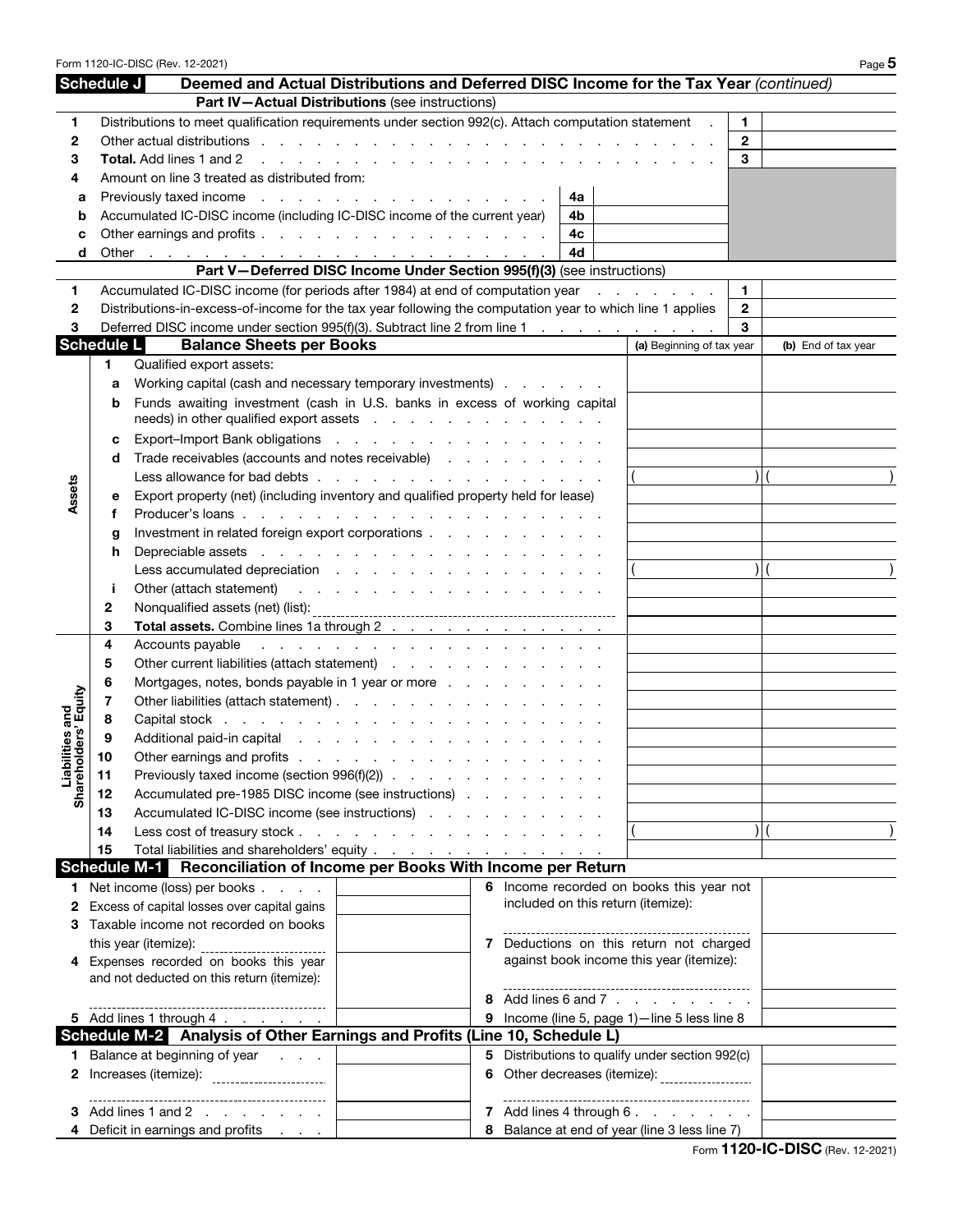| Form 1120-IC-DISC (Rev. 12-2021) | Page $\bm{6}$ |
|----------------------------------|---------------|
|----------------------------------|---------------|

|    | Schedule M-3 Analysis of Previously Taxed Income (Line 11, Schedule L)                                                                                                                                             |                                                             |   |                                                   |                                                      |                    |        |   |
|----|--------------------------------------------------------------------------------------------------------------------------------------------------------------------------------------------------------------------|-------------------------------------------------------------|---|---------------------------------------------------|------------------------------------------------------|--------------------|--------|---|
|    | 1 Balance at beginning of year<br><b>Contractor</b>                                                                                                                                                                |                                                             |   |                                                   | 5 Deficit in earnings and profits                    |                    |        |   |
| 2  | Deemed distributions under section 995(b)                                                                                                                                                                          |                                                             | 6 |                                                   | Distributions to qualify under section 992(c)        |                    |        |   |
|    | Other increases (itemize): ________________                                                                                                                                                                        |                                                             |   |                                                   | 7 Other decreases (itemize): ___________________     |                    |        |   |
|    |                                                                                                                                                                                                                    |                                                             |   |                                                   | ----------------------------                         |                    |        |   |
|    |                                                                                                                                                                                                                    |                                                             |   | 8 Add lines 5 through 7.                          |                                                      |                    |        |   |
|    | 4 Add lines 1 through 3                                                                                                                                                                                            |                                                             |   |                                                   | 9 Balance at end of year (line 4 less line 8)        |                    |        |   |
|    | Schedule M-4 Analysis of Accumulated IC-DISC Income (Line 13, Schedule L)                                                                                                                                          |                                                             |   |                                                   |                                                      |                    |        |   |
|    | 1 Balance at beginning of year                                                                                                                                                                                     |                                                             |   |                                                   | 6 Distributions to qualify under section 992(c)      |                    |        |   |
|    | Increases (itemize): _______________________                                                                                                                                                                       |                                                             | 7 |                                                   | Distributions upon disqualification (sec. 995(b)(2)) |                    |        |   |
|    | _________________________________                                                                                                                                                                                  |                                                             |   |                                                   | 8 Other decreases (itemize): __________________      |                    |        |   |
|    | Add lines 1 and 2                                                                                                                                                                                                  |                                                             |   |                                                   | _____________________________                        |                    |        |   |
| 4  | Deficit in earnings and profits                                                                                                                                                                                    |                                                             |   | 9 Add lines 4 through 8.                          |                                                      |                    |        |   |
| 5  | Redemptions under section 996(d)                                                                                                                                                                                   |                                                             |   |                                                   | 10 Balance at end of year (line 3 less line 9)       |                    |        |   |
|    | <b>Schedule N</b><br>Export Gross Receipts of the IC-DISC and Related U.S. Persons (see instructions)                                                                                                              |                                                             |   |                                                   |                                                      |                    |        |   |
| 1  | See the instructions and enter the product code and percentage of total export gross receipts for (a) the largest and (b) 2nd largest                                                                              |                                                             |   |                                                   |                                                      |                    |        |   |
|    | product or service sold or provided by the IC-DISC:                                                                                                                                                                |                                                             |   |                                                   |                                                      |                    |        |   |
|    | (a) Code                                                                                                                                                                                                           | Percentage of total<br>%                                    |   | (b) Code                                          | Percentage of total                                  |                    |        | % |
| 2  |                                                                                                                                                                                                                    |                                                             |   |                                                   |                                                      |                    |        |   |
|    | Export gross receipts for the current tax year                                                                                                                                                                     |                                                             |   |                                                   | Export gross receipts of related U.S. persons        |                    |        |   |
|    | (a) Export gross receipts of the IC-DISC                                                                                                                                                                           | (b) Related IC-DISCs                                        |   |                                                   |                                                      |                    |        |   |
|    |                                                                                                                                                                                                                    |                                                             |   |                                                   | (c) All other related U.S. persons                   |                    |        |   |
|    |                                                                                                                                                                                                                    |                                                             |   |                                                   |                                                      |                    |        |   |
|    |                                                                                                                                                                                                                    |                                                             |   |                                                   |                                                      |                    |        |   |
| 3  | If item 2(b) or 2(c) is completed, complete the following (If more space is needed, attach a statement following the format below.):                                                                               |                                                             |   |                                                   |                                                      |                    |        |   |
|    |                                                                                                                                                                                                                    | (a) IC-DISCs in Your Controlled Group                       |   |                                                   |                                                      |                    |        |   |
|    | Name                                                                                                                                                                                                               |                                                             |   | Address                                           |                                                      | Identifying number |        |   |
|    |                                                                                                                                                                                                                    |                                                             |   |                                                   |                                                      |                    |        |   |
|    |                                                                                                                                                                                                                    |                                                             |   |                                                   |                                                      |                    |        |   |
|    |                                                                                                                                                                                                                    |                                                             |   |                                                   |                                                      |                    |        |   |
|    |                                                                                                                                                                                                                    |                                                             |   |                                                   |                                                      |                    |        |   |
|    |                                                                                                                                                                                                                    | (b) All Other Related U.S. Persons in Your Controlled Group |   |                                                   |                                                      |                    |        |   |
|    | Name                                                                                                                                                                                                               |                                                             |   | Address                                           |                                                      | Identifying number |        |   |
|    |                                                                                                                                                                                                                    |                                                             |   |                                                   |                                                      |                    |        |   |
|    |                                                                                                                                                                                                                    |                                                             |   |                                                   |                                                      |                    |        |   |
|    |                                                                                                                                                                                                                    |                                                             |   |                                                   |                                                      |                    |        |   |
|    |                                                                                                                                                                                                                    |                                                             |   |                                                   |                                                      |                    |        |   |
|    | <b>Schedule O</b><br><b>Other Information</b> (see instructions)                                                                                                                                                   |                                                             |   |                                                   |                                                      |                    |        |   |
|    |                                                                                                                                                                                                                    |                                                             |   |                                                   |                                                      |                    | Yes No |   |
| 1. | See the instructions and enter the main:                                                                                                                                                                           |                                                             |   |                                                   |                                                      |                    |        |   |
| a  | Business activity ▶                                                                                                                                                                                                |                                                             |   | <b>b</b> Product or service $\blacktriangleright$ |                                                      |                    |        |   |
| 2a | Did 95% (0.95) or more of the IC-DISC's gross receipts for the tax year consist of qualified export receipts (defined in                                                                                           | ----------------------------------                          |   |                                                   |                                                      |                    |        |   |
|    | section $993(a)$ ?                                                                                                                                                                                                 |                                                             |   | <b>Contract Contract</b>                          |                                                      |                    |        |   |
| b  | Did the adjusted basis of the IC-DISC's qualified export assets (as defined in section 993(b)) at the end of the tax year                                                                                          |                                                             |   |                                                   |                                                      |                    |        |   |
|    | equal or exceed 95% (0.95) of the sum of the adjusted basis of all the IC-DISC's assets at the end of the tax year?                                                                                                |                                                             |   |                                                   |                                                      |                    |        |   |
|    | If a or b is "No," did the IC-DISC make a pro rata distribution of property as defined in section 992(c)?                                                                                                          |                                                             |   |                                                   |                                                      |                    |        |   |
| c  |                                                                                                                                                                                                                    |                                                             |   |                                                   |                                                      |                    |        |   |
| З  | Did the IC-DISC have more than one class of stock at any time during the tax year?<br>Was the par or stated value of the IC-DISC's stock at least \$2,500 on each day of the tax year (for a new corporation, this |                                                             |   |                                                   |                                                      |                    |        |   |
| 4  | means on the last day for making an election to be an IC-DISC and for each later day)?                                                                                                                             |                                                             |   |                                                   |                                                      |                    |        |   |
|    |                                                                                                                                                                                                                    |                                                             |   |                                                   |                                                      |                    |        |   |
| 5  |                                                                                                                                                                                                                    |                                                             |   |                                                   |                                                      |                    |        |   |
| 6a | Does the IC-DISC or any member of the IC-DISC's controlled group (as defined in section 993(a)(3)) have operations in or                                                                                           |                                                             |   |                                                   |                                                      |                    |        |   |
|    | related to any country (or with the government, a company, or a national of that country) associated with carrying out the                                                                                         |                                                             |   |                                                   |                                                      |                    |        |   |
|    | boycott of Israel that is on the list kept by the Secretary of the Treasury under section 999(a)(3)?                                                                                                               |                                                             |   |                                                   |                                                      |                    |        |   |
|    | Did the IC-DISC or any member of the controlled group of which the IC-DISC is a member have operations in                                                                                                          |                                                             |   |                                                   |                                                      |                    |        |   |
| b  |                                                                                                                                                                                                                    |                                                             |   |                                                   |                                                      |                    |        |   |
|    | any unlisted country that the IC-DISC knows or has reason to know requires participation in or cooperation with                                                                                                    |                                                             |   |                                                   |                                                      |                    |        |   |
|    |                                                                                                                                                                                                                    |                                                             |   |                                                   |                                                      |                    |        |   |
| c  | Did the IC-DISC or any member of the controlled group of which the IC-DISC is a member have operations in                                                                                                          |                                                             |   |                                                   |                                                      |                    |        |   |
|    | any country that the IC-DISC knows or has reason to know requires participation in or cooperation with an international                                                                                            |                                                             |   |                                                   |                                                      |                    |        |   |
|    | boycott other than the boycott of Israel?                                                                                                                                                                          |                                                             |   | .                                                 |                                                      |                    |        |   |